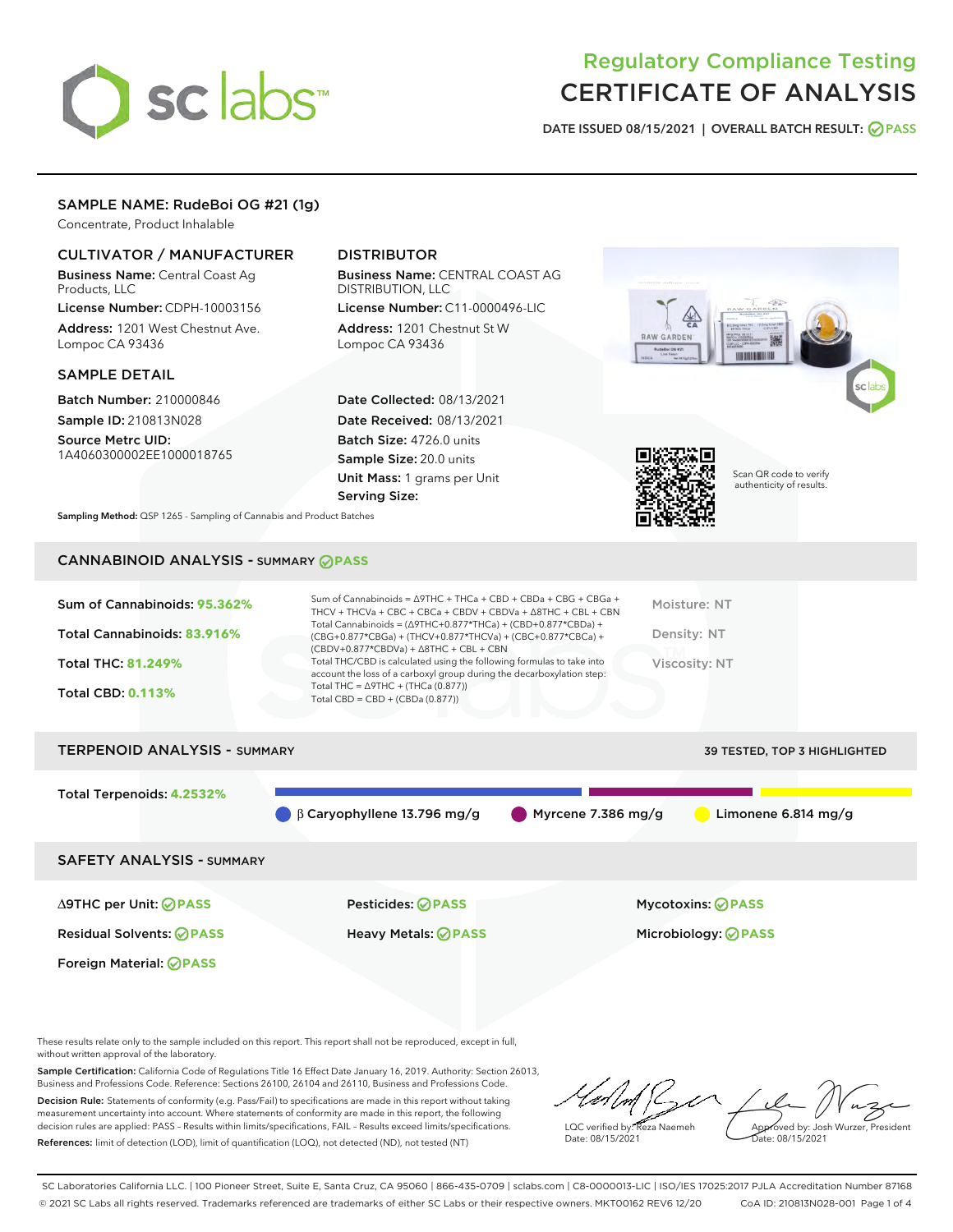



RUDEBOI OG #21 (1G) | DATE ISSUED 08/15/2021 | OVERALL BATCH RESULT: **● PASS** 

#### CANNABINOID TEST RESULTS - 08/15/2021 2 PASS

Tested by high-performance liquid chromatography with diode-array detection (HPLC-DAD). **Method:** QSP 1157 - Analysis of Cannabinoids by HPLC-DAD

#### TOTAL CANNABINOIDS: **83.916%**

Total Cannabinoids (Total THC) + (Total CBD) + (Total CBG) + (Total THCV) + (Total CBC) + (Total CBDV) + ∆8THC + CBL + CBN

TOTAL THC: **81.249%** Total THC (∆9THC+0.877\*THCa)

TOTAL CBD: **0.113%**

Total CBD (CBD+0.877\*CBDa)

TOTAL CBG: 1.45% Total CBG (CBG+0.877\*CBGa)

TOTAL THCV: 0.516% Total THCV (THCV+0.877\*THCVa)

TOTAL CBC: 0.588% Total CBC (CBC+0.877\*CBCa)

TOTAL CBDV: ND Total CBDV (CBDV+0.877\*CBDVa)

| <b>COMPOUND</b> | LOD/LOQ<br>(mg/g)          | <b>MEASUREMENT</b><br><b>UNCERTAINTY</b><br>(mg/g) | <b>RESULT</b><br>(mg/g) | <b>RESULT</b><br>(%) |
|-----------------|----------------------------|----------------------------------------------------|-------------------------|----------------------|
| <b>THCa</b>     | 0.05/0.14                  | ±23.182                                            | 902.04                  | 90.204               |
| <b>A9THC</b>    | 0.06 / 0.26                | ±0.736                                             | 21.40                   | 2.140                |
| <b>CBGa</b>     | 0.1 / 0.2                  | ±0.75                                              | 14.3                    | 1.43                 |
| <b>CBCa</b>     | 0.07/0.28                  | ±0.328                                             | 6.71                    | 0.671                |
| <b>THCVa</b>    | 0.07/0.20                  | ±0.280                                             | 5.88                    | 0.588                |
| <b>CBG</b>      | 0.06/0.19                  | ±0.079                                             | 2.00                    | 0.200                |
| <b>CBDa</b>     | 0.02/0.19                  | ±0.038                                             | 1.29                    | 0.129                |
| A8THC           | 0.1/0.4                    | N/A                                                | <b>ND</b>               | <b>ND</b>            |
| <b>THCV</b>     | 0.1/0.2                    | N/A                                                | <b>ND</b>               | <b>ND</b>            |
| <b>CBD</b>      | 0.07/0.29                  | N/A                                                | <b>ND</b>               | <b>ND</b>            |
| <b>CBDV</b>     | 0.04 / 0.15                | N/A                                                | <b>ND</b>               | <b>ND</b>            |
| <b>CBDVa</b>    | 0.03/0.53                  | N/A                                                | <b>ND</b>               | <b>ND</b>            |
| <b>CBL</b>      | 0.06 / 0.24                | N/A                                                | <b>ND</b>               | <b>ND</b>            |
| <b>CBN</b>      | 0.1/0.3                    | N/A                                                | <b>ND</b>               | <b>ND</b>            |
| <b>CBC</b>      | 0.2 / 0.5                  | N/A                                                | <b>ND</b>               | <b>ND</b>            |
|                 | <b>SUM OF CANNABINOIDS</b> |                                                    | 953.62 mg/g             | 95.362%              |

#### **UNIT MASS: 1 grams per Unit**

| ∆9THC per Unit                                                                            | 1120 per-package limit | $21.40$ mg/unit<br><b>PASS</b> |  |  |  |
|-------------------------------------------------------------------------------------------|------------------------|--------------------------------|--|--|--|
| <b>Total THC per Unit</b>                                                                 |                        | 812.49 mg/unit                 |  |  |  |
| <b>CBD</b> per Unit                                                                       |                        | <b>ND</b>                      |  |  |  |
| <b>Total CBD per Unit</b>                                                                 |                        | $1.13$ mg/unit                 |  |  |  |
| Sum of Cannabinoids<br>per Unit                                                           |                        | 953.62 mg/unit                 |  |  |  |
| <b>Total Cannabinoids</b><br>per Unit                                                     |                        | 839.16 mg/unit                 |  |  |  |
| <b>MOISTURE TEST RESULT</b><br><b>VISCOSITY TEST RESULT</b><br><b>DENSITY TEST RESULT</b> |                        |                                |  |  |  |

Not Tested

Not Tested

Not Tested

#### TERPENOID TEST RESULTS - 08/15/2021

Terpene analysis utilizing gas chromatography-flame ionization detection (GC-FID). **Method:** QSP 1192 - Analysis of Terpenoids by GC-FID

| <b>COMPOUND</b>         | LOD/LOQ<br>(mg/g) | <b>MEASUREMENT</b><br><b>UNCERTAINTY</b><br>(mg/g) | <b>RESULT</b><br>(mg/g)                         | <b>RESULT</b><br>$(\%)$ |
|-------------------------|-------------------|----------------------------------------------------|-------------------------------------------------|-------------------------|
| $\beta$ Caryophyllene   | 0.004 / 0.012     | ±0.4911                                            | 13.796                                          | 1.3796                  |
| <b>Myrcene</b>          | 0.008 / 0.025     | ±0.0953                                            | 7.386                                           | 0.7386                  |
| Limonene                | 0.005 / 0.016     | ±0.0974                                            | 6.814                                           | 0.6814                  |
| $\alpha$ Humulene       | 0.009 / 0.029     | ±0.1519                                            | 4.731                                           | 0.4731                  |
| $\alpha$ Bisabolol      | 0.008 / 0.026     | ±0.1294                                            | 2.424                                           | 0.2424                  |
| Linalool                | 0.009 / 0.032     | ±0.0630                                            | 1.658                                           | 0.1658                  |
| $\beta$ Pinene          | 0.004 / 0.014     | ±0.0093                                            | 0.813                                           | 0.0813                  |
| Terpineol               | 0.016 / 0.055     | ±0.0389                                            | 0.634                                           | 0.0634                  |
| $\alpha$ Pinene         | 0.005 / 0.017     | ±0.0054                                            | 0.631                                           | 0.0631                  |
| Valencene               | 0.009 / 0.030     | ±0.0430                                            | 0.624                                           | 0.0624                  |
| Fenchol                 | 0.010 / 0.034     | ±0.0240                                            | 0.619                                           | 0.0619                  |
| trans-β-Farnesene       | 0.008 / 0.025     | ±0.0213                                            | 0.599                                           | 0.0599                  |
| Ocimene                 | 0.011 / 0.038     | ±0.0154                                            | 0.481                                           | 0.0481                  |
| Terpinolene             | 0.008 / 0.026     | ±0.0079                                            | 0.387                                           | 0.0387                  |
| Caryophyllene<br>Oxide  | 0.010 / 0.033     | ±0.0138                                            | 0.301                                           | 0.0301                  |
| Nerolidol               | 0.009 / 0.028     | ±0.0149                                            | 0.237                                           | 0.0237                  |
| <b>Borneol</b>          | 0.005 / 0.016     | ±0.0073                                            | 0.174                                           | 0.0174                  |
| Camphene                | 0.005 / 0.015     | ±0.0009                                            | 0.077                                           | 0.0077                  |
| Fenchone                | 0.009 / 0.028     | ±0.0012                                            | 0.042                                           | 0.0042                  |
| Guaiol                  | 0.009 / 0.030     | ±0.0017                                            | 0.037                                           | 0.0037                  |
| <b>Geranyl Acetate</b>  | 0.004 / 0.014     | ±0.0012                                            | 0.030                                           | 0.0030                  |
| Citronellol             | 0.003 / 0.010     | ±0.0010                                            | 0.020                                           | 0.0020                  |
| Geraniol                | 0.002 / 0.007     | ±0.0007                                            | 0.017                                           | 0.0017                  |
| $\alpha$ Terpinene      | 0.005 / 0.017     | N/A                                                | <loq< th=""><th><loq< th=""></loq<></th></loq<> | <loq< th=""></loq<>     |
| Eucalyptol              | 0.006 / 0.018     | N/A                                                | <loq< th=""><th><loq< th=""></loq<></th></loq<> | <loq< th=""></loq<>     |
| Sabinene Hydrate        | 0.006 / 0.022     | N/A                                                | <loq< th=""><th><loq< th=""></loq<></th></loq<> | <loq< th=""></loq<>     |
| Nerol                   | 0.003 / 0.011     | N/A                                                | <loq< th=""><th><loq< th=""></loq<></th></loq<> | <loq< th=""></loq<>     |
| Sabinene                | 0.004 / 0.014     | N/A                                                | ND                                              | <b>ND</b>               |
| $\alpha$ Phellandrene   | 0.006 / 0.020     | N/A                                                | <b>ND</b>                                       | <b>ND</b>               |
| 3 Carene                | 0.005 / 0.018     | N/A                                                | <b>ND</b>                                       | <b>ND</b>               |
| p-Cymene                | 0.005 / 0.016     | N/A                                                | ND                                              | ND                      |
| $\gamma$ Terpinene      | 0.006 / 0.018     | N/A                                                | ND                                              | <b>ND</b>               |
| (-)-Isopulegol          | 0.005 / 0.016     | N/A                                                | ND                                              | <b>ND</b>               |
| Camphor                 | 0.006 / 0.019     | N/A                                                | ND                                              | ND                      |
| Isoborneol              | 0.004 / 0.012     | N/A                                                | ND                                              | ND                      |
| Menthol                 | 0.008 / 0.025     | N/A                                                | ND                                              | <b>ND</b>               |
| R-(+)-Pulegone          | 0.003 / 0.011     | N/A                                                | ND                                              | ND                      |
| $\alpha$ Cedrene        | 0.005 / 0.016     | N/A                                                | ND                                              | ND                      |
| Cedrol                  | 0.008 / 0.027     | N/A                                                | ND                                              | <b>ND</b>               |
| <b>TOTAL TERPENOIDS</b> |                   |                                                    | 42.532 mg/g                                     | 4.2532%                 |

SC Laboratories California LLC. | 100 Pioneer Street, Suite E, Santa Cruz, CA 95060 | 866-435-0709 | sclabs.com | C8-0000013-LIC | ISO/IES 17025:2017 PJLA Accreditation Number 87168 © 2021 SC Labs all rights reserved. Trademarks referenced are trademarks of either SC Labs or their respective owners. MKT00162 REV6 12/20 CoA ID: 210813N028-001 Page 2 of 4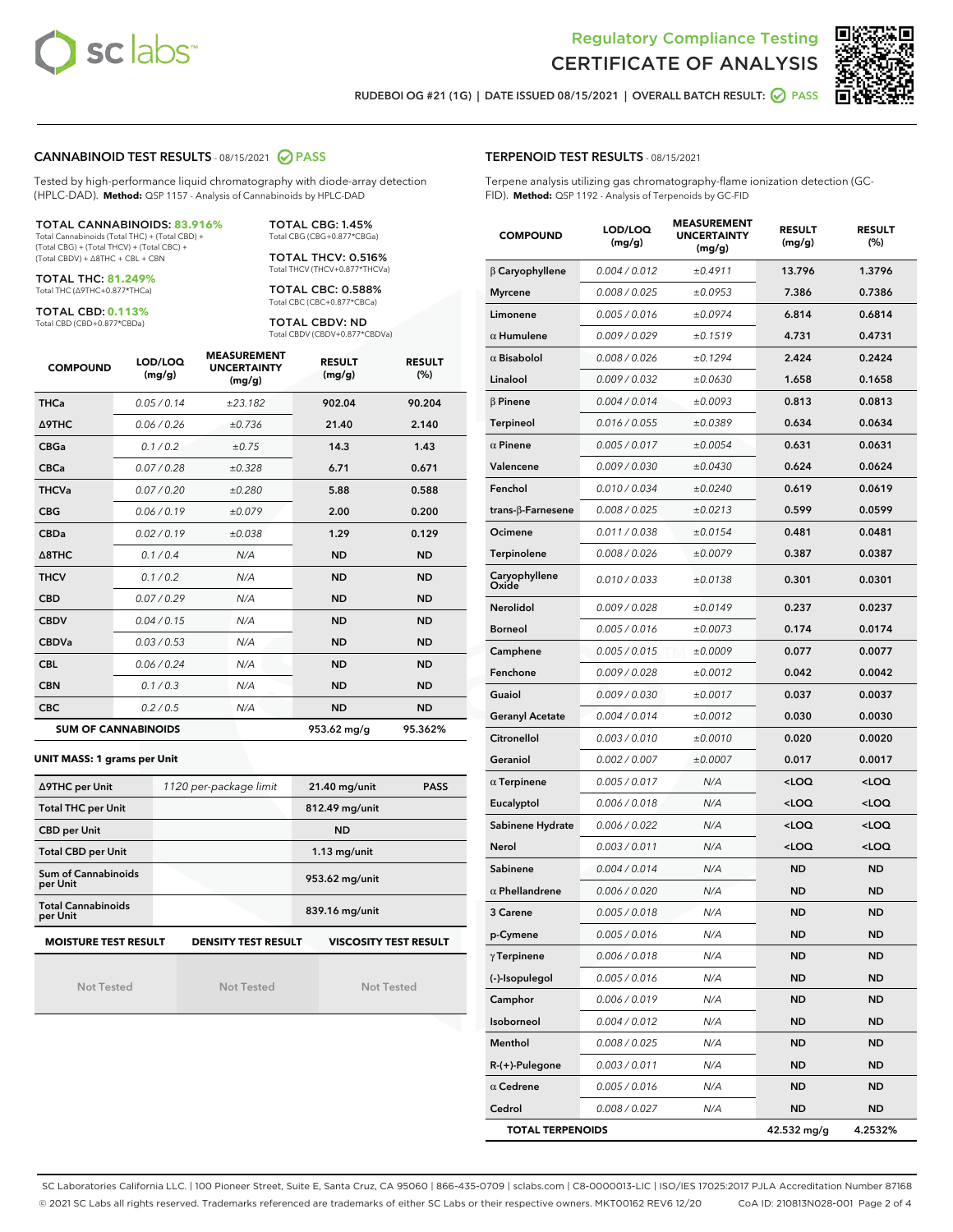



RUDEBOI OG #21 (1G) | DATE ISSUED 08/15/2021 | OVERALL BATCH RESULT:  $\bigcirc$  PASS

# CATEGORY 1 PESTICIDE TEST RESULTS - 08/14/2021 2 PASS

Pesticide and plant growth regulator analysis utilizing high-performance liquid chromatography-mass spectrometry (HPLC-MS) or gas chromatography-mass spectrometry (GC-MS). \*GC-MS utilized where indicated. **Method:** QSP 1212 - Analysis of Pesticides and Mycotoxins by LC-MS or QSP 1213 - Analysis of Pesticides by GC-MS

| <b>COMPOUND</b>             | LOD/LOQ<br>$(\mu g/g)$ | <b>ACTION</b><br><b>LIMIT</b><br>$(\mu g/g)$ | <b>MEASUREMENT</b><br><b>UNCERTAINTY</b><br>$(\mu g/g)$ | <b>RESULT</b><br>$(\mu g/g)$ | <b>RESULT</b> |
|-----------------------------|------------------------|----------------------------------------------|---------------------------------------------------------|------------------------------|---------------|
| Aldicarb                    | 0.03 / 0.08            | $\ge$ LOD                                    | N/A                                                     | <b>ND</b>                    | <b>PASS</b>   |
| Carbofuran                  | 0.02 / 0.05            | $\geq$ LOD                                   | N/A                                                     | <b>ND</b>                    | <b>PASS</b>   |
| Chlordane*                  | 0.03 / 0.08            | $\ge$ LOD                                    | N/A                                                     | <b>ND</b>                    | <b>PASS</b>   |
| Chlorfenapyr*               | 0.03/0.10              | $\geq$ LOD                                   | N/A                                                     | <b>ND</b>                    | <b>PASS</b>   |
| Chlorpyrifos                | 0.02 / 0.06            | $\ge$ LOD                                    | N/A                                                     | <b>ND</b>                    | <b>PASS</b>   |
| Coumaphos                   | 0.02 / 0.07            | $\ge$ LOD                                    | N/A                                                     | <b>ND</b>                    | <b>PASS</b>   |
| Daminozide                  | 0.02 / 0.07            | $\ge$ LOD                                    | N/A                                                     | <b>ND</b>                    | <b>PASS</b>   |
| <b>DDVP</b><br>(Dichlorvos) | 0.03/0.09              | $>$ LOD                                      | N/A                                                     | <b>ND</b>                    | <b>PASS</b>   |
| Dimethoate                  | 0.03/0.08              | $\ge$ LOD                                    | N/A                                                     | <b>ND</b>                    | <b>PASS</b>   |
| Ethoprop(hos)               | 0.03/0.10              | $>$ LOD                                      | N/A                                                     | <b>ND</b>                    | <b>PASS</b>   |
| Etofenprox                  | 0.02 / 0.06            | $\ge$ LOD                                    | N/A                                                     | <b>ND</b>                    | <b>PASS</b>   |
| Fenoxycarb                  | 0.03/0.08              | $\ge$ LOD                                    | N/A                                                     | <b>ND</b>                    | <b>PASS</b>   |
| Fipronil                    | 0.03/0.08              | $\ge$ LOD                                    | N/A                                                     | <b>ND</b>                    | <b>PASS</b>   |
| Imazalil                    | 0.02 / 0.06            | $>$ LOD                                      | N/A                                                     | <b>ND</b>                    | <b>PASS</b>   |
| <b>Methiocarb</b>           | 0.02 / 0.07            | $\ge$ LOD                                    | N/A                                                     | <b>ND</b>                    | <b>PASS</b>   |
| Methyl<br>parathion         | 0.03/0.10              | $\ge$ LOD                                    | N/A                                                     | <b>ND</b>                    | <b>PASS</b>   |
| <b>Mevinphos</b>            | 0.03/0.09              | $\ge$ LOD                                    | N/A                                                     | <b>ND</b>                    | <b>PASS</b>   |
| Paclobutrazol               | 0.02 / 0.05            | $>$ LOD                                      | N/A                                                     | <b>ND</b>                    | <b>PASS</b>   |
| Propoxur                    | 0.03/0.09              | $\ge$ LOD                                    | N/A                                                     | <b>ND</b>                    | <b>PASS</b>   |
| Spiroxamine                 | 0.03/0.08              | $\ge$ LOD                                    | N/A                                                     | <b>ND</b>                    | <b>PASS</b>   |
| Thiacloprid                 | 0.03/0.10              | $\ge$ LOD                                    | N/A                                                     | <b>ND</b>                    | <b>PASS</b>   |

#### CATEGORY 2 PESTICIDE TEST RESULTS - 08/14/2021 @ PASS

| <b>COMPOUND</b>          | LOD/LOO<br>$(\mu g/g)$ | <b>ACTION</b><br>LIMIT<br>$(\mu g/g)$ | <b>MEASUREMENT</b><br><b>UNCERTAINTY</b><br>$(\mu g/g)$ | <b>RESULT</b><br>$(\mu g/g)$ | <b>RESULT</b> |
|--------------------------|------------------------|---------------------------------------|---------------------------------------------------------|------------------------------|---------------|
| Abamectin                | 0.03/0.10              | 0.1                                   | N/A                                                     | <b>ND</b>                    | <b>PASS</b>   |
| Acephate                 | 0.02/0.07              | 0.1                                   | N/A                                                     | <b>ND</b>                    | <b>PASS</b>   |
| Acequinocyl              | 0.02/0.07              | 0.1                                   | N/A                                                     | <b>ND</b>                    | <b>PASS</b>   |
| Acetamiprid              | 0.02/0.05              | 0.1                                   | N/A                                                     | <b>ND</b>                    | <b>PASS</b>   |
| Azoxystrobin             | 0.02/0.07              | 0.1                                   | N/A                                                     | <b>ND</b>                    | <b>PASS</b>   |
| <b>Bifenazate</b>        | 0.01/0.04              | 0.1                                   | N/A                                                     | <b>ND</b>                    | <b>PASS</b>   |
| <b>Bifenthrin</b>        | 0.02/0.05              | 3                                     | N/A                                                     | <b>ND</b>                    | <b>PASS</b>   |
| <b>Boscalid</b>          | 0.03/0.09              | 0.1                                   | N/A                                                     | <b>ND</b>                    | <b>PASS</b>   |
| Captan                   | 0.19/0.57              | 0.7                                   | N/A                                                     | <b>ND</b>                    | <b>PASS</b>   |
| Carbaryl                 | 0.02/0.06              | 0.5                                   | N/A                                                     | <b>ND</b>                    | <b>PASS</b>   |
| Chlorantranilip-<br>role | 0.04/0.12              | 10                                    | N/A                                                     | <b>ND</b>                    | <b>PASS</b>   |
| Clofentezine             | 0.03/0.09              | 0.1                                   | N/A                                                     | <b>ND</b>                    | <b>PASS</b>   |

| <b>CATEGORY 2 PESTICIDE TEST RESULTS</b> - 08/14/2021 continued |  |  |
|-----------------------------------------------------------------|--|--|
|                                                                 |  |  |

| <b>COMPOUND</b>               | LOD/LOQ<br>$(\mu g/g)$ | <b>ACTION</b><br><b>LIMIT</b><br>$(\mu g/g)$ | <b>MEASUREMENT</b><br><b>UNCERTAINTY</b><br>$(\mu g/g)$ | <b>RESULT</b><br>(µg/g) | <b>RESULT</b> |
|-------------------------------|------------------------|----------------------------------------------|---------------------------------------------------------|-------------------------|---------------|
| Cyfluthrin                    | 0.12 / 0.38            | $\overline{2}$                               | N/A                                                     | ND                      | <b>PASS</b>   |
| Cypermethrin                  | 0.11 / 0.32            | 1                                            | N/A                                                     | ND                      | PASS          |
| <b>Diazinon</b>               | 0.02 / 0.05            | 0.1                                          | N/A                                                     | ND                      | <b>PASS</b>   |
| Dimethomorph                  | 0.03 / 0.09            | 2                                            | N/A                                                     | <b>ND</b>               | <b>PASS</b>   |
| Etoxazole                     | 0.02 / 0.06            | 0.1                                          | N/A                                                     | ND                      | <b>PASS</b>   |
| Fenhexamid                    | 0.03 / 0.09            | 0.1                                          | N/A                                                     | ND                      | <b>PASS</b>   |
| Fenpyroximate                 | 0.02 / 0.06            | 0.1                                          | N/A                                                     | ND                      | <b>PASS</b>   |
| Flonicamid                    | 0.03 / 0.10            | 0.1                                          | N/A                                                     | ND                      | PASS          |
| Fludioxonil                   | 0.03 / 0.10            | 0.1                                          | N/A                                                     | ND                      | PASS          |
| Hexythiazox                   | 0.02 / 0.07            | 0.1                                          | N/A                                                     | ND                      | <b>PASS</b>   |
| Imidacloprid                  | 0.04 / 0.11            | 5                                            | N/A                                                     | ND                      | <b>PASS</b>   |
| Kresoxim-methyl               | 0.02 / 0.07            | 0.1                                          | N/A                                                     | ND                      | <b>PASS</b>   |
| Malathion                     | 0.03 / 0.09            | 0.5                                          | N/A                                                     | <b>ND</b>               | <b>PASS</b>   |
| Metalaxyl                     | 0.02 / 0.07            | $\overline{c}$                               | N/A                                                     | <b>ND</b>               | <b>PASS</b>   |
| Methomyl                      | 0.03 / 0.10            | 1                                            | N/A                                                     | ND                      | <b>PASS</b>   |
| Myclobutanil                  | 0.03 / 0.09            | 0.1                                          | N/A                                                     | <b>ND</b>               | <b>PASS</b>   |
| Naled                         | 0.02 / 0.07            | 0.1                                          | N/A                                                     | <b>ND</b>               | <b>PASS</b>   |
| Oxamyl                        | 0.04 / 0.11            | 0.5                                          | N/A                                                     | ND                      | PASS          |
| Pentachloronitro-<br>benzene* | 0.03 / 0.09            | 0.1                                          | N/A                                                     | ND                      | <b>PASS</b>   |
| Permethrin                    | 0.04 / 0.12            | 0.5                                          | N/A                                                     | <b>ND</b>               | <b>PASS</b>   |
| Phosmet                       | 0.03 / 0.10            | 0.1                                          | N/A                                                     | ND                      | PASS          |
| Piperonylbu-<br>toxide        | 0.02 / 0.07            | 3                                            | N/A                                                     | ND                      | <b>PASS</b>   |
| Prallethrin                   | 0.03 / 0.08            | 0.1                                          | N/A                                                     | ND                      | <b>PASS</b>   |
| Propiconazole                 | 0.02 / 0.07            | 0.1                                          | N/A                                                     | <b>ND</b>               | PASS          |
| Pyrethrins                    | 0.04 / 0.12            | 0.5                                          | N/A                                                     | ND                      | PASS          |
| Pyridaben                     | 0.02 / 0.07            | 0.1                                          | N/A                                                     | <b>ND</b>               | <b>PASS</b>   |
| Spinetoram                    | 0.02 / 0.07            | 0.1                                          | N/A                                                     | <b>ND</b>               | <b>PASS</b>   |
| Spinosad                      | 0.02 / 0.07            | 0.1                                          | N/A                                                     | ND                      | PASS          |
| Spiromesifen                  | 0.02 / 0.05            | 0.1                                          | N/A                                                     | <b>ND</b>               | <b>PASS</b>   |
| Spirotetramat                 | 0.02 / 0.06            | 0.1                                          | N/A                                                     | <b>ND</b>               | PASS          |
| Tebuconazole                  | 0.02 / 0.07            | 0.1                                          | N/A                                                     | ND                      | <b>PASS</b>   |
| Thiamethoxam                  | 0.03 / 0.10            | 5                                            | N/A                                                     | ND                      | <b>PASS</b>   |
| Trifloxystrobin               | 0.03 / 0.08            | 0.1                                          | N/A                                                     | ND                      | <b>PASS</b>   |

SC Laboratories California LLC. | 100 Pioneer Street, Suite E, Santa Cruz, CA 95060 | 866-435-0709 | sclabs.com | C8-0000013-LIC | ISO/IES 17025:2017 PJLA Accreditation Number 87168 © 2021 SC Labs all rights reserved. Trademarks referenced are trademarks of either SC Labs or their respective owners. MKT00162 REV6 12/20 CoA ID: 210813N028-001 Page 3 of 4